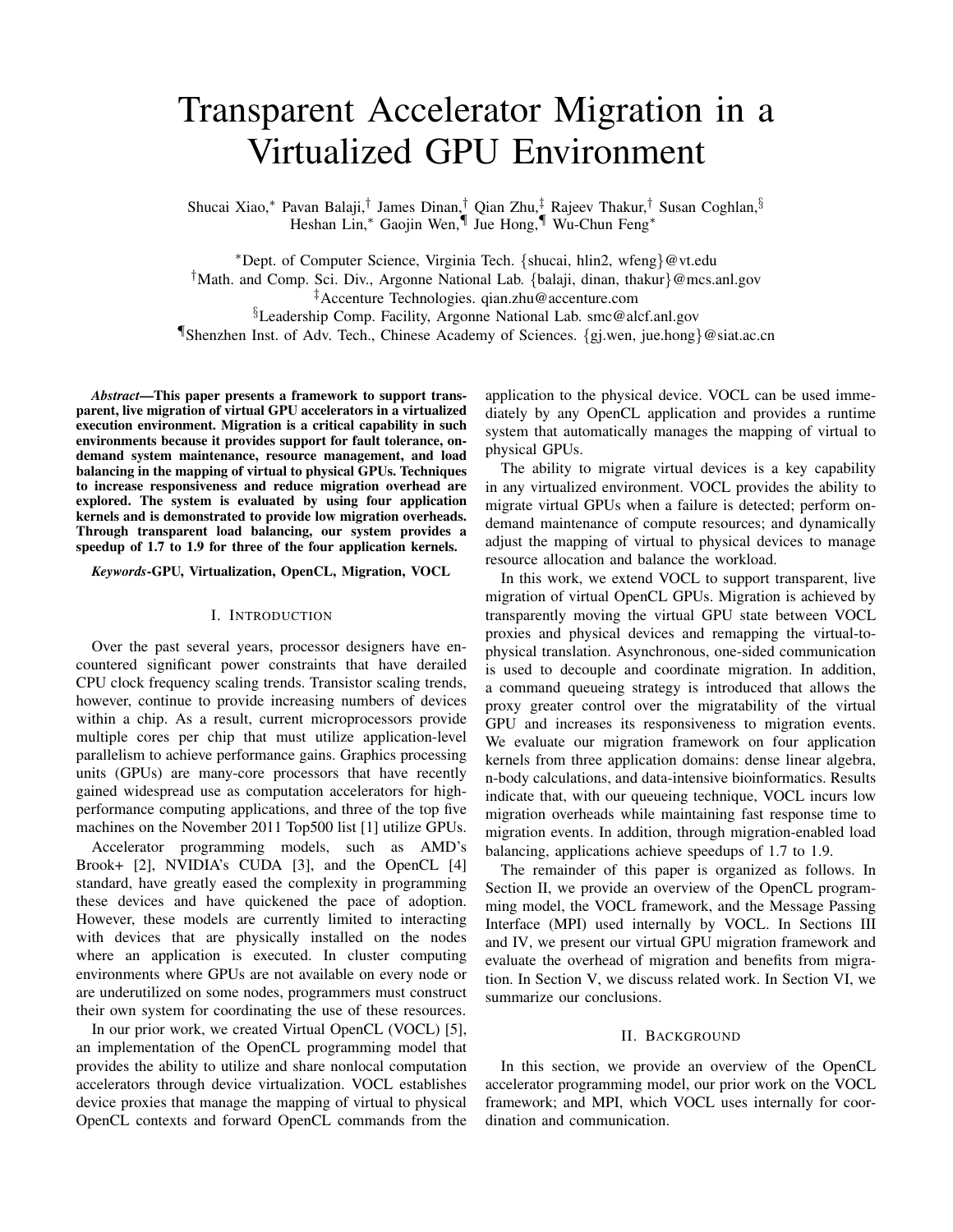

Fig. 1. VOCL framework enabling an application to utilize multiple, distributed GPUs.

# *A. OpenCL Programming Model*

OpenCL (the Open Computing Language) [4] is a framework for programming various accelerators in heterogeneous computing environments. OpenCL provides an API that can be used to manage accelerator devices and execution contexts on various platforms. In addition, it defines a C-based programming language for writing *kernels*, which are special functions called on the host processor and executed on an accelerator device, such as a GPU, Cell Broadband Engine [6], or conventional CPU. An instance of a kernel is referred to as an OpenCL *work-item*, which executes on a single execution resource in the target device. A grid of work-items can be launched, where each grid coordinate corresponds to an element in the domain of the computation. Work-items can be grouped together for synchronization as an OpenCL *workgroup*.

Current implementations of OpenCL provide the ability to utilize only accelerators that are local (e.g., connected by a high-speed PCIe link) to the host CPU. If a user wishes to utilize accelerators that are not local, mechanisms such as TCP/IP sockets or MPI are needed for data communication and coordination between the different machines.

#### *B. The Virtual OpenCL Framework*

In our prior work, we presented the Virtual OpenCL framework [5]. VOCL is a reimplementation of the OpenCL programming model that enables the programmer to utilize both local and remote accelerators through device virtualization. For local devices, VOCL directly calls the native OpenCL functions. For remote devices, VOCL forwards function calls to the location of the physical device.

The VOCL framework consists of the VOCL library and a proxy that is created on each remote node. The VOCL library shares the same interface as the native OpenCL library for their API functions. It forwards OpenCL function calls to the corresponding physical GPUs and receives GPU computing results for program output. The VOCL proxy is located on each remote node. It is responsible for receiving inputs from the application, calling the native OpenCL functions, and sending results back to the application once computation is completed. With the VOCL framework, all GPUs can be used as if they were installed locally, as shown in Figure 1.

OpenCL can handle multiple devices on a machine. Similarly, VOCL needs to handle devices on multiple computing nodes. To this end, VOCL provides another level of abstraction for resource management. Specifically, VOCL translates each OpenCL handle to a *VOCL handle* with a unique value; even two OpenCL handles share the same handle value. When a VOCL handle is used, the library first translates it to the corresponding OpenCL handle and then generates the corresponding information for data communication (if there is any). Next it sends the OpenCL handle to the device for the native OpenCL function to be called. Since OpenCL handles sharing, the same handle values are translated to different VOCL handles; VOCL is able to differentiate them and send function calls to the correct device. More details about the VOCL framework and the VOCL abstraction are described in our prior work [5].

#### *C. The Message Passing Interface*

The Message Passing Interface [7] is the industry standard for parallel programming and is available on essentially every parallel computing platform. MPI provides a rich communication interface, including basic point-to-point sends and receives; collective operations; and asynchronous, one-sided data transfer operations. MPI also provides the ability to dynamically establish and destroy new communication channels between different MPI processes. For these reasons, we have selected MPI as the communication runtime system on which to construct VOCL. While the VOCL runtime utilizes MPI internally, the application need only utilize OpenCL to take advantage of VOCL.

#### III. TRANSPARENT VIRTUAL GPU MIGRATION

In this work, we extend the VOCL framework with the ability to migrate virtual GPU images across different physical GPUs. We first describe the virtual GPU abstraction, followed by the virtual GPU migration algorithm. We then introduce a queueing mechanism that can be used to improve the performance of migration.

## *A. Virtual GPU Abstraction*

A *virtual GPU* (or *VGPU*) represents the resources used by an application process on a physical GPU. These resources include OpenCL contexts, command queues, memory buffers, programs, and kernels. An application process can use multiple physical GPUs, with each represented by a virtual GPU. Similarly, one physical GPU can be shared by multiple applications; in such a case, an individual virtual GPU is created for each application. We illustrate the two cases in Figure 2.

In the VOCL framework, virtual GPUs exist both in the VOCL library and in the proxy with a one-to-one mapping relationship. That is, there is a virtual GPU in the VOCL library corresponding to each virtual GPU in the proxy. A virtual GPU in the VOCL library contains VOCL resources, referred to as *VOCL VGPU*; a virtual GPU in the proxy contains OpenCL resources and is referred to as *OpenCL VGPU*. Throughout the paper, we use the *source GPU* to indicate the GPU from which migration is originated and *destination GPU* for the migration destination. A *source proxy* is the proxy that contains the source GPU. Similarly, the destination GPU belongs to the *destination proxy*.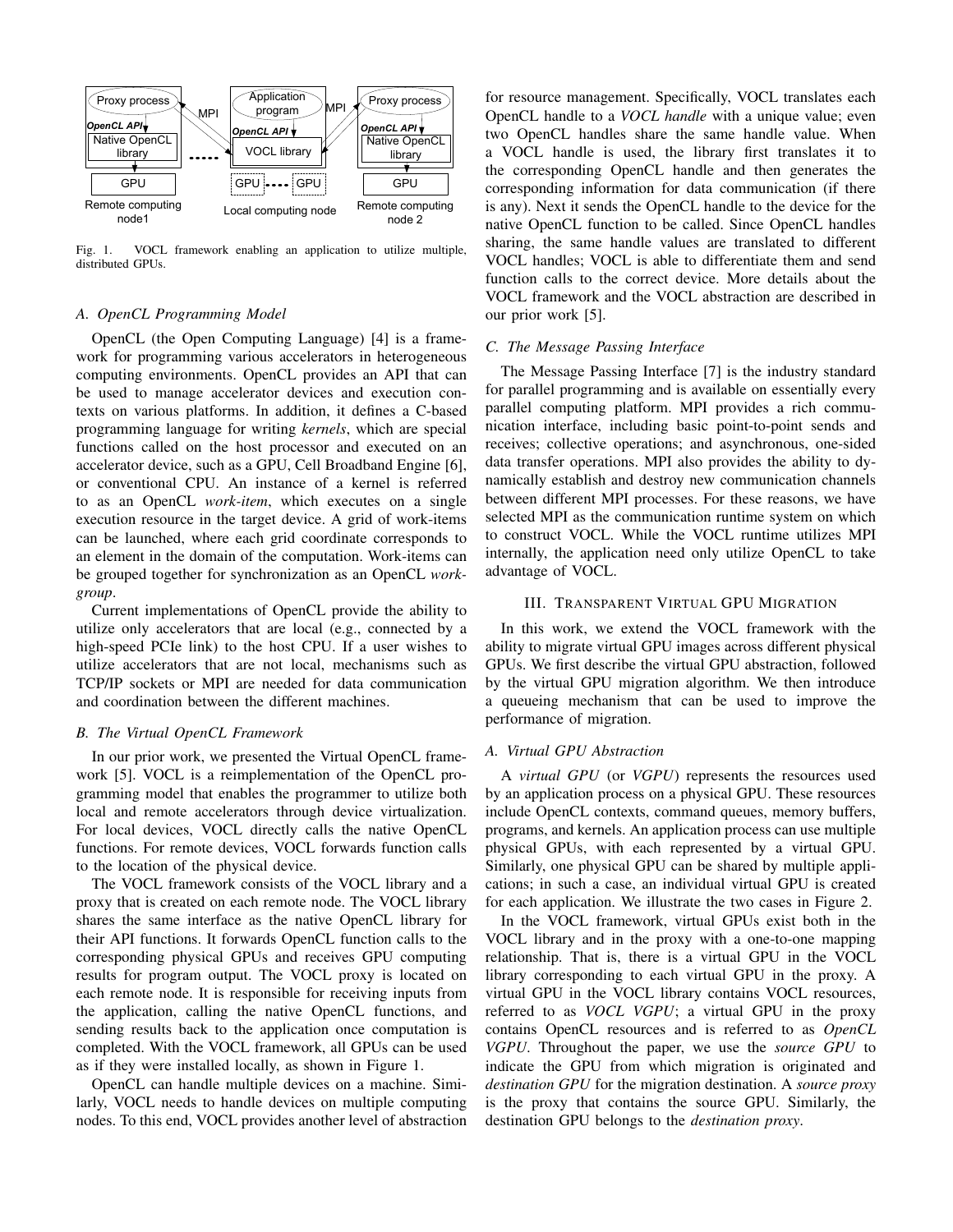

Fig. 2. Mapping of VOCL VGPUs to OpenCL VGPUs for two applications and three physical GPUs.

An OpenCL VGPU in the proxy is identified by the OpenCL device ID and the index of the application that is using the device. Once an application selects a physical GPU, a VGPU is created, and all OpenCL resources created by the application on the physical GPU will be saved in its VGPU. Besides OpenCL handles, information used to create the handles is also stored. For instance, when an OpenCL program is created, besides the program handle, we need to store its source code and build options. The reason is that OpenCL handles created on one physical GPU may be invalid on another. Therefore, when a VGPU is migrated, we need to recreate all the OpenCL resources on the destination GPU that requires all the information.

VOCL VGPUs reside in the VOCL library and have a oneto-one correspondence with OpenCL VGPUs. Each VOCL VGPU is identified by the VOCL device ID and the index of the proxy where the device is located. VOCL VGPUs store information such as VOCL contexts, VOCL command queues, and VOCL programs. In contrast to OpenCL VGPUs, which are created in the destination proxy and released in the source proxy in a migration, the update of a VOCL VGPU propagates from the source OpenCL VGPU to the destination OpenCL VGPU. Specifically, for each VOCL handle in the VOCL VGPU, its corresponding OpenCL handle and MPI data communication information will be replaced by its counterpart in the destination OpenCL VGPU. As a result, all OpenCL function calls will be directed to the destination proxy and GPU computation will be performed on the destination GPU. Since we keep the same VOCL handle in the VOCL VGPU, migration is transparent to the application.

## *B. Migrating Virtual GPUs*

Migrating a VGPU across physical GPUs requires manipulation of the OpenCL and VOCL VGPUs as well as management of the GPU device and transfer of the VGPU image. When a migration is triggered, the OpenCL VGPU image is copied from the source proxy to the destination proxy. In the VOCL library, the corresponding VOCL VGPU needs to be mapped from the source OpenCL VGPU to the destination OpenCL VGPU accordingly. As a result, as shown in Figure 3, GPU computation performed on the source physical GPU is migrated to the destination physical GPU. However, careful synchronization must be employed to preserve data consistency and provide migration that is transparent to the user.



Fig. 3. Virtual GPU migration scenario.

We argue that migration should start as quickly as possible with minimum overhead. To achieve this, we extend the VOCL framework in two ways: (1) an internal command queue in the proxy to reduce the time for waiting the issued kernels to be completed, in order to support a quick start of migration; and (2) atomic enqueueing of OpenCL function calls to reduce the migration overhead. In the following, we first describe the conditions in which migration should be triggered; we then explain the steps involved in the migration. Finally, the above extensions to the VOCL framework to improve the migration performance are presented.

Currently, we consider two scenarios in which migration can be triggered: to free the GPU resources on a node (e.g. to perform maintenance) and to rebalance the VOCL to OpenCL mapping of VGPUs. To free the GPU resources on a given node, we provide a tool, *voclForcedMigration*, to send messages to the proxy. When a proxy receives the forced migration message, it will move all its tasks to other nodes. The second scenario is for load balance. To enable this, we provide a function called voclRebalance() to check the loads on the physical GPUs. If the load difference across physical GPUs is larger than a threshold value, migration will happen to rebalance the loads on different GPUs. Currently, we use a threshold of half of the internal queue depth  $N$  described in Section III-C, which means if the difference of the number of function calls that are issued to the native OpenCL library but not completed on two physical GPUs is larger than  $N/2$ , migration will be triggered. Many other strategies are possible and VOCL provides an interface that allows users to define new load-balancing modules.

Migration of a virtual GPU image across physical GPUs is performed by using the following algorithm:

- 1) **Lock the VGPU:** The VGPU is locked to prevent commands from being issued during migration.
- 2) **Drain command queue:** Before starting the migration procedure, the source proxy must wait for completion of all issued OpenCL function calls by invoking the OpenCL function clFinish().
- 3) **Select physical GPU:** Select the physical GPU to which the virtual GPU will be created. Many criteria are possible; we select the physical GPU with the least computational load. In this step, the source proxy queries the load on each available physical GPU.
- 4) **Transfer OpenCL VGPU:** The source proxy marshalls the source OpenCL VGPU and transmits it to the destination proxy. In the destination proxy, an OpenCL VGPU is created using this information.
- 5) **Update VOCL VGPU:** The VOCL VGPU is updated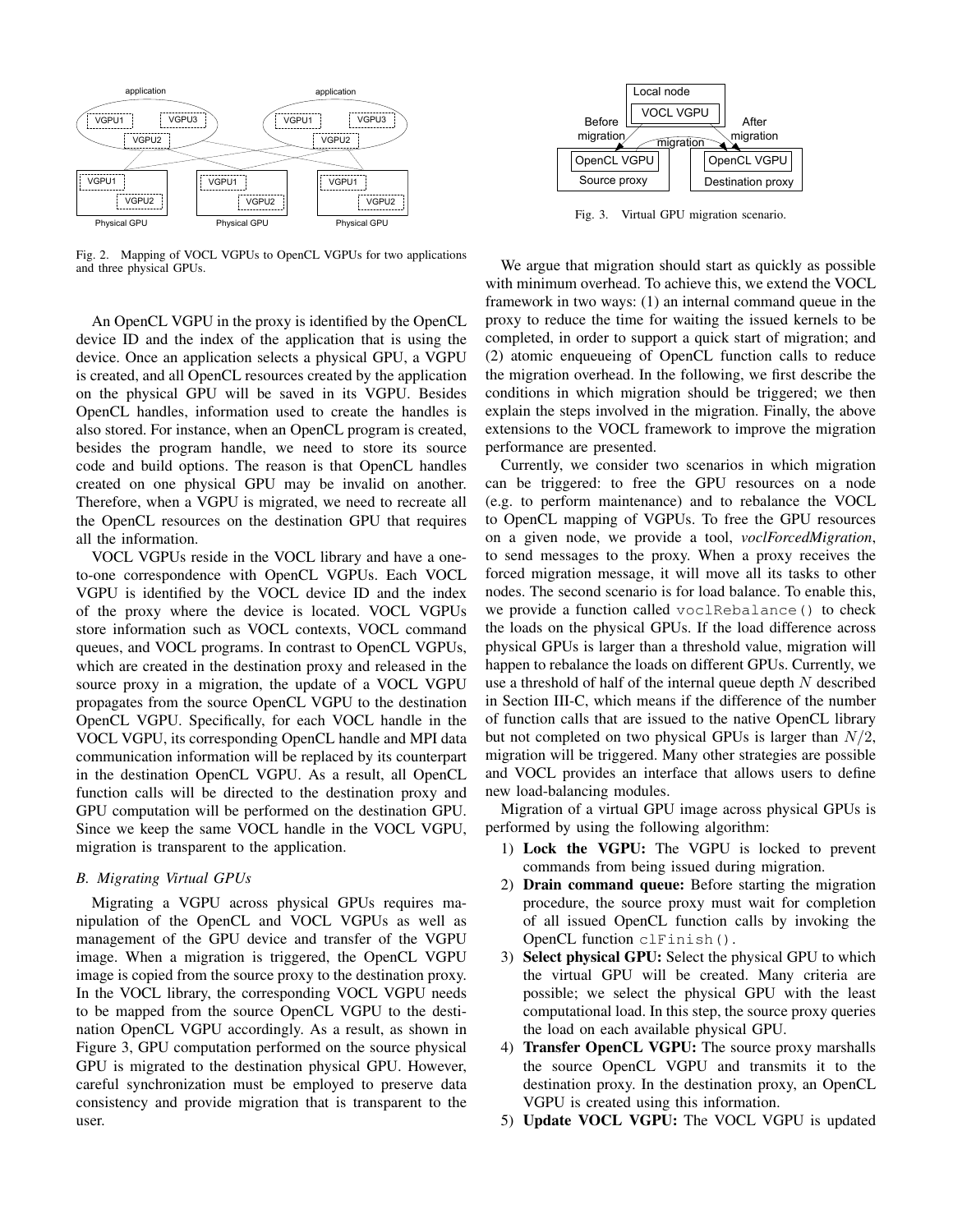

Fig. 4. Queueing of OpenCL operations in the VOCL proxy.

and mapped to the newly created OpenCL VGPU.

- 6) **Transfer contents of device memory:** Data in the device memory of the source VGPU is sent to the destination VGPU. Here, the data transfer is pipelined to reduce the data transfer overhead.
- 7) **Release source GPU:** After data transfer is completed, the source VGPU is released.
- 8) **Unlock the VGPU:** The migration lock on the VGPU is released, allowing the client to resume issuing OpenCL commands to the destination VGPU.

#### *C. Queueing Virtual GPU Operations*

One of the first steps in migration is to wait for completion of all issued OpenCL commands. In this step, if a large number of function calls are issued and migration is necessary, we may need to wait a long time before migration can start. This situation affects the delay until a fault can be migrated around, maintenance can be performed, or the load can be rebalanced.

To reduce the waiting time, instead of issuing all received OpenCL function calls to the GPU, the proxy creates an internal command queue to queue up the received functions, as shown in Figure 4. When an OpenCL function call is received, the proxy enqueues it into the command queue. Also, the proxy creates a help thread to issue function calls to the GPU. Each time the help thread issues a fixed number,  $N$ , of OpenCL function calls to the GPU and calls clFinish() to wait for their completion. After that, the help thread issues another  $N$  functions and calls the clFinish(), and so forth. In this way, when migration is necessary, the proxy process needs to wait for the completion of at most  $N$  function calls. Thus, the wait for completion time can be significantly reduced compared with issuing all OpenCL function calls to the GPU. However, this approach will add overhead to the program execution because kernel execution becomes synchronous in some degree by calling clFinish(). For example, if  $N = 1$ , clFinish() is called after every kernel launch. Consequently, a kernel cannot be launched until its previous kernel finishes the computation. This approach can cause significant overhead because the kernel launch is overlapped with the previous kernel's execution in general. Note that by tuning the *queue depth*, or N value, we can control the overhead of this approach in a low level, as we will show in our experimental results.

After the OpenCL VGPU is migrated to the destination proxy, the source proxy will send the unissued function calls to the destination proxy. After receiving the function calls, the destination proxy will first update the OpenCL handles to those in the destination OpenCL VGPU and will then enqueue them to its internal queue.

# *D. Atomic Enqueueing Commands in the Presence of Migration*

When migration starts, the source proxy stops issuing OpenCL function calls to its GPU. Instead, it waits for completion of the issued function calls. At this time, any OpenCL function calls received from the VOCL library are stored in its internal command queue. Unissued function calls will be sent to the destination proxy, thereby incurring additional overhead. On the other hand, if the VOCL library stops issuing function calls to the source proxy, the number of function calls to be sent from the source proxy to the destination proxy can be reduced, and migration overhead is reduced as a result. To this end, we use a *migration lock* to prevent the VOCL library from issuing function calls to the source proxy when migration is in progress.

We utilize the MPI one-sided mutex algorithm of Ross et al. [8] to establish a migration lock between the application and the VOCL proxy. When migration starts, the source proxy acquires the mutex and holds it until migration is complete. In the VOCL library, the application must acquire the mutex before it can issue OpenCL function calls to the device. If there is no migration, the application can acquire the mutex immediately. On the other hand, if migration is in progress in the proxy, the application must wait for completion of the migration, when the mutex will be released before it can issue a function call to the proxy. In this way, function calls are restricted in the application when migration is in progress.

Since the application is expected to issue OpenCL function calls much more frequently than migration will occur, the mutex structure is located in the VOCL library on the application's node to reduce the overhead of locking.

#### IV. EXPERIMENTAL EVALUATION

We used four application kernels, shown in Table I, to evaluate our system. Matrix multiplication and n-body are compute intensive, whereas matrix transpose and Smith-Waterman need more data movement between host memory and device memory. Using these kernels, we measured the cost of migration; demonstrated the performance impact of rebalancing the mapping of VGPUs to physical GPUs; and explored the tradeoff between a shallow queue depth, which decreases the time-to-migration, and a deeper queue depth, which can improve the efficiency of kernel execution.

Experiments were conducted on four QDR InfiniBandconnected compute nodes. Each node contains two AMD Magny-cours CPUs, 64 GB of memory, and two NVIDIA Tesla M2070 GPUs, each with 6 GB of global memory. The two GPUs are connected to different PCI express links, and one GPU shares its PCI express link with the InfiniBand NIC. In our experiment, we use two of the nodes as the remote GPU nodes and the other two as the local nodes on which only CPU is used. Each node runs the Centos Linux operating system, and the CUDA 3.2 toolkit is installed to provide OpenCL support. In addition, we use the MVAPICH2 [9]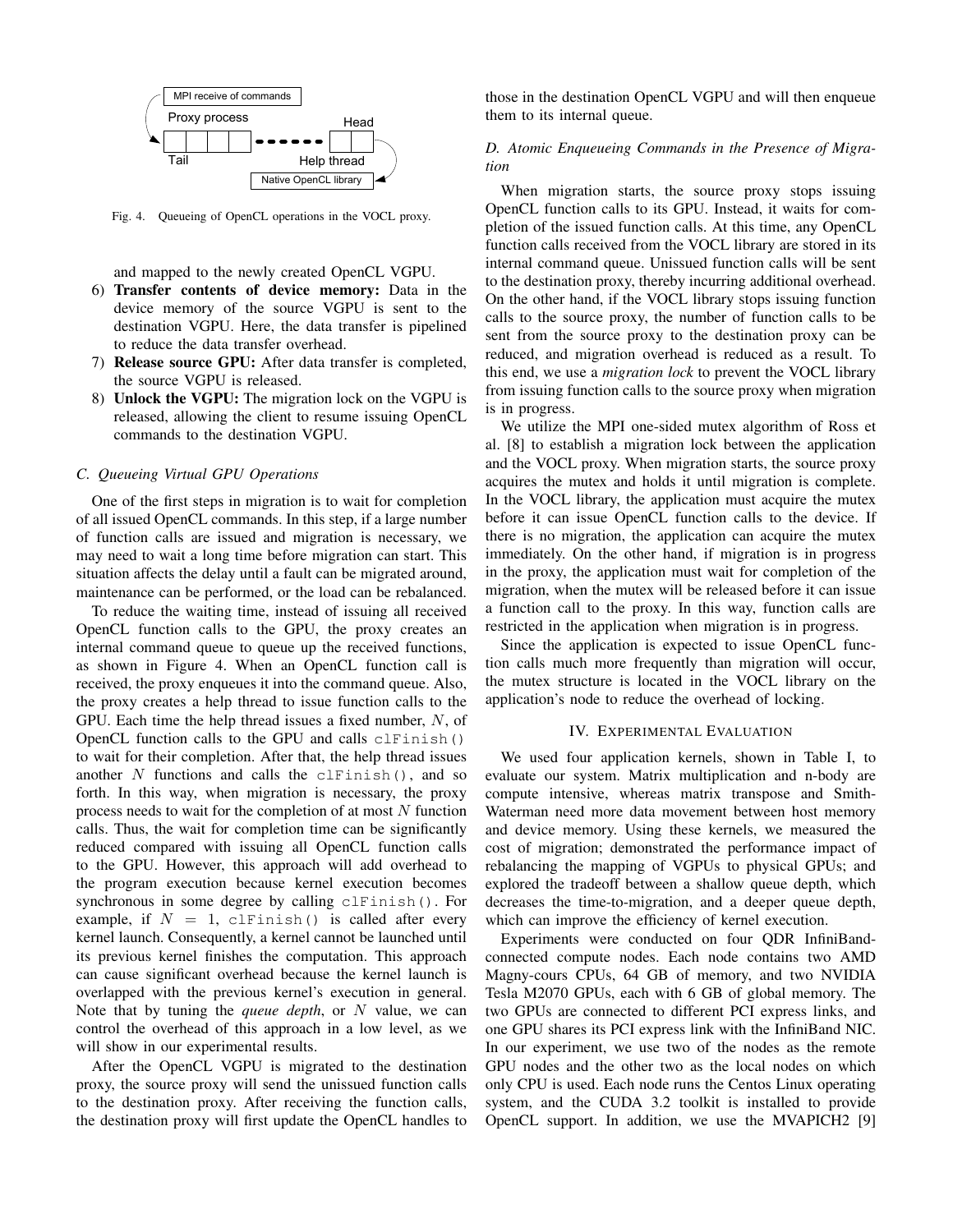#### TABLE I

COMPUTATION AND DATA ACCESS COMPLEXITIES FOR FOUR KERNELS. THE VALUE  $n$  CORRESPONDS TO MATRIX DIMENSIONS IN MATRIX MULTIPLICATION AND TRANSPOSE, THE NUMBER OF BODIES IN N-BODY, AND THE LENGTH OF THE INPUT SEQUENCE IN SMITH-WATERMAN. "MEMORY SIZE" ALSO CORRESPONDS TO THE VOLUME OF DATA TRANSFERRED BETWEEN HOST AND DEVICE MEMORIES FOR KERNEL EXECUTION.

| <b>Application Kernels</b> | Computation | Memory size    |
|----------------------------|-------------|----------------|
| Matrix multiplication      |             |                |
| N-body                     |             | $\overline{n}$ |
| Matrix transpose           |             |                |
| Smith-Waterman             |             |                |



Fig. 5. Overhead caused by internal queue in proxy.

MPI implementation, which supports the QDR InfiniBand interconnect.

#### *A. Impact of Command Queue Depth*

As described in Section III-C, the proxy issues batches of N kernels to the OpenCL library and then blocks on their completion by calling  $\text{clFinish}()$ . The value of N determines the depth of the OpenCL command queue before waiting for completion. High values of  $N$  can improve kernel execution efficiency, whereas low values of  $N$  reduce the delay between issuing a migration event and when migration can be performed.

Figure 5 shows the total execution time with no migrations over a range of queue depths. Infini indicates that the queue has an infinite depth and that the proxy does not periodically invoke clFinish(). As can be seen, for matrix multiplication, matrix transpose, and n-body, program execution time with different queue depths shows little variation. Specifically, with  $N = 2$ , which means clFinish() is called after every two kernel launches, program execution time increases by 4.6%, 2.7%, and 0.8% respectively. The reason is that these three applications utilize long-running kernels that mitigate performance degradation from synchronous kernel execution. Smith-Waterman, on the other hand, launches a large number of short kernels, resulting in a slowdown of 256% when  $N = 2$ . Increasing of the N value reduces overhead for all four applications.

While increasing queue depth improves device utilization, it also impacts the waiting time before migration can be initiated. As Figure  $6$  shows, with the increase of the N value from 2 to 20, the wait for completion time increase for all four applications. Note that the wait for completion time



Fig. 6. Wait for completion time with different  $N$  values.

affects only the time interval between a migration event and when migration can be performed; it does not correspond to overhead.

Using the data from these two experiments, we chose a value of  $N = 20$  as the default queue depth in VOCL (N is an user-adjustable parameter). When  $N = 20$ , the overhead caused by queueing is less than 2%, and the wait for completion time is also very low, only a few hundred milliseconds for our application kernels.

## *B. Analysis of Migration Overhead*

In Figure 7, we show the total execution time for each kernel with no migration and with a single migration. From the figure we see that, overall, as the problem size increases, the relative overhead decreases. The reason is that the execution time increases faster than the migration overhead with regard to the problem size. Thus, less relative overhead is caused in programs running a larger problem size. In addition, migration overhead is a few hundred milliseconds. For programs that run long enough, other factors such as network congestion and system noise affect the total execution time more than migration does. From these results, we conclude that performance degradation caused by migration can be negligible for programs running a reasonably long time (e.g., a few tens of seconds).

Figure 8 shows a detailed breakdown of the migration overhead for the four benchmarks across all input sizes. The time for virtual GPU creation includes the latency of draining the device's command queue and the program build time for the destination VGPU, which dominate the overhead in all four applications. For Smith-Waterman, we see that the large number of queued function calls generated by the application also increases the cost of migrating the queue of unissued functions. For n-body, which contains two kernel programs each of which needs to be built separately, the copy VGPU time is about twice that of the other three.

#### *C. Impact of VGPU Oversubscription*

Virtualization introduces the opportunity to oversubscribe a physical GPU by binding multiple VGPUs to the same device. This can have a positive effect on computational efficiency by providing the device with ample computation to hide latencies and maximize occupancy. In Figure 9, we show the total execution time for each benchmark when multiple instances of the application are running on the smallest input problem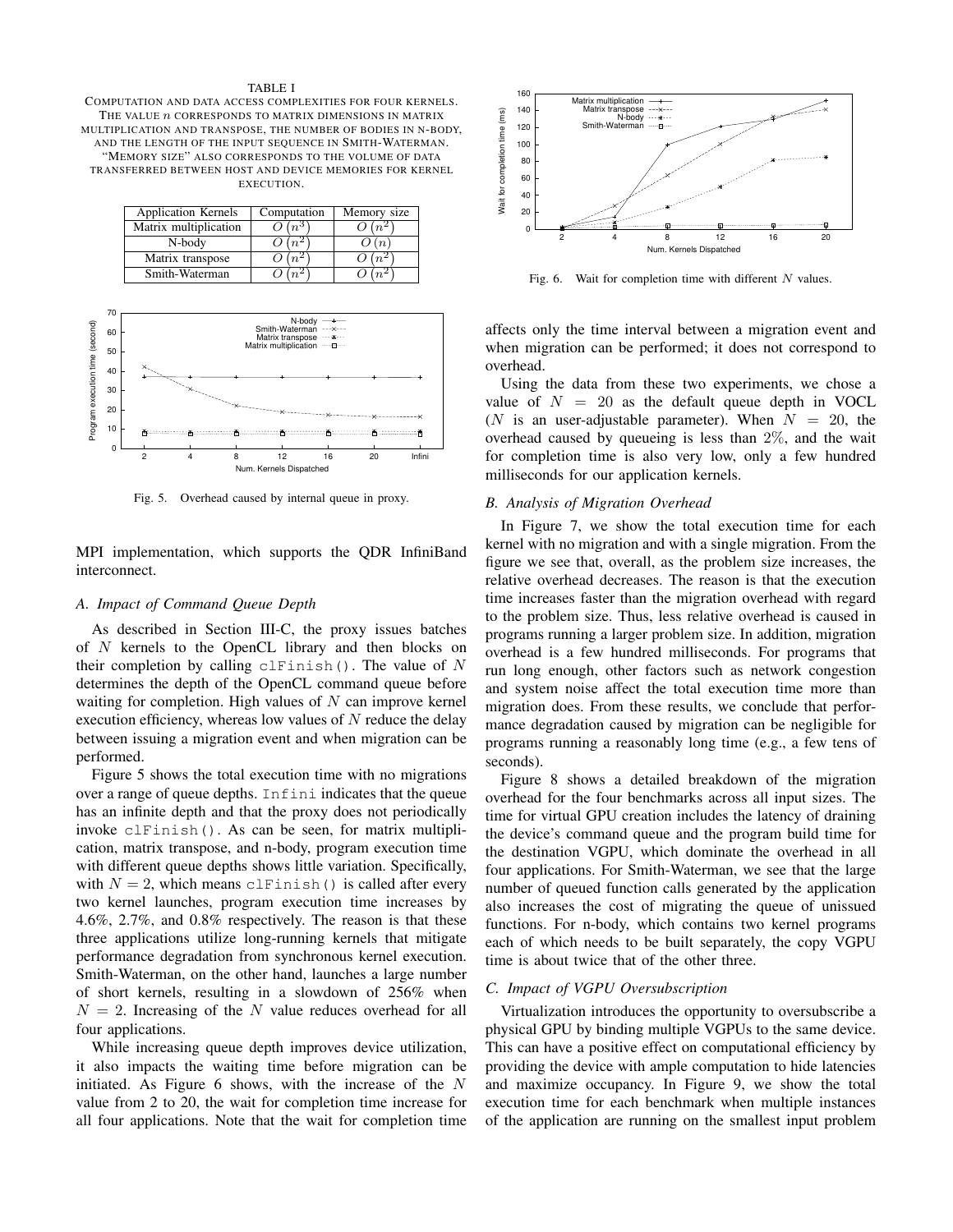

Fig. 7. Total execution time for each kernel over a range of input sizes with and without migration.



Fig. 8. Breakdown of migration overheads for each benchmark across all input sizes.

and all share the same VGPU. For this graph, we show the execution time with no migration, the execution time when a single migration is performed, and the percent difference in execution time due to migration. We see that increasing the degree of oversubscription significantly decreases the cost of migration by an order of magnitude or more across all application kernels.

# *D. Performance Impact of Load Balancing*

Migration also adds the capability to balance the VGPU workload across physical GPUs. In Figure 10 we show the performance improvement from VOCL's load balancing. For this experiment, we ran two instances of the same application and mapped both VGPUs to the same physical device. This represents a scenario where one device is initially occupied when the new VGPUs are created. In the baseline case, both instances share the physical GPU for their full execution. In the migration case, one of the applications triggers the VOCL load balancer, which performs migration. This corresponds to a scenario in which resources become available while the application is running. After migration, each VGPU is mapped to a separate physical GPU.

From the data we see that, with task migration enabled in the framework, application performance is improved for all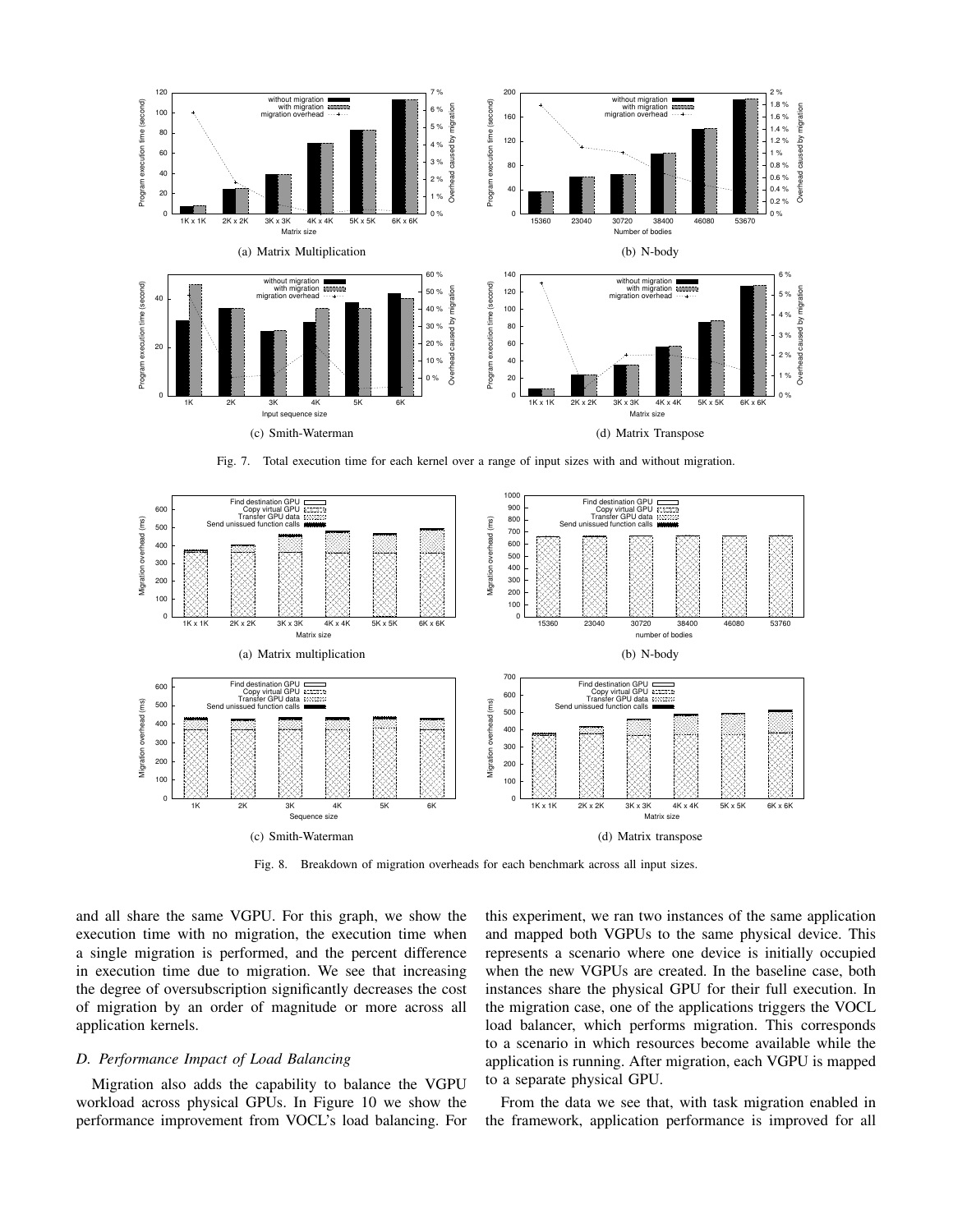

Fig. 9. Total execution time for each kernel over a varying degree of oversubscription with and without migration.

four applications. Specifically, the total time to complete the matrix multiplication reduces by a factor of 1.7; n-body is 1.9 times faster; matrix transpose is 1.7 times faster; and Smith-Waterman is 1.4 times faster. Among the four applications, the speedup of n-body is the highest and Smith-Waterman the lowest. These results are consistent with the varying degree of overhead incurred by migration in all four applications, as shown in Figure 7; the least amount of data is transferred in the migration of n-body, whereas Smith-Waterman requires the largest amount of data transfer. In addition, total execution time of n-body is much larger than that of Smith-Waterman. Hence, migration overhead has far less impact on its performance than on that of Smith-Waterman.

#### V. RELATED WORK

Our work is related to task migration across different GPUs and different nodes. Many studies have been conducted on migration in large-scale computing systems.

Process migration can be achieved by the checkpoint approach. One study is the Berkeley Lab Checkpoint/Restart (BLCR) [10]. It writes the process image to a file and then restarts the process from the saved process image file. This approach can be used for migrating a process from one node to another, but it considers only the process image of CPU processes.

Based on BLCR, Ouyang [11] used a proactive job migration scheme to enhance the fault tolerance of the MVA-PICH2 [9]. This work implements the checkpoint/restart procedure by transferring the process image to a healthy spare node for the purpose of resuming the process. Wang et al. [12] proposed a process-level live migration mechanism to support continued execution of MPI processes. This work is integrated into an MPI execution environment to transparently sustain health-inflated node failures, which eradicates the need to

restart and requeue MPI jobs. These studies are related to the task migration in our VOCL framework in that we support live migration of VGPUs from one physical GPU to another and migration is transparent to the program execution.

Takizawa et al. [13], [14] demonstrated the feasibility of migrating a GPU program from one node to another. This work is similar to ours. However, our work is distinct in the following ways. First, in their work, an API proxy is added to store the image file, which makes OpenCL function calls become a two-phase procedure. Thus, when large amounts of data are transferred between host memory and device memory, large overhead can be caused to the program execution even in the local GPU usage. In contrast, in our VOCL framework, there is no such API proxy on the local node, and no additional overhead is caused to the usage of local GPUs. Second, when migration is triggered, in Takizawa et al.'s work, execution of the process needs to be terminated and restarted on the target machine. In contrast, migration in the VOCL framework is transparent to the application program and happens during its execution, where process termination and restart are not necessary. Third, process image is stored in the hard disk in Takizawa et al.'s migration approach, which puts a heavy burden on the storage subsystem and can cause significant overhead for restarting the process. In contrast, we do not use the hard disk; all data are transferred over the network.

Another strategy for task migration is based on the virtual machine such as Xen [15], which enables migration of virtual operating system (OS) instances across different compute nodes. One example is vCUDA [16]. In this approach, all API function calls on the target OS need to be redirected to the host OS when migration happens. As a result, it causes significant migration overhead on both the host and the target nodes.